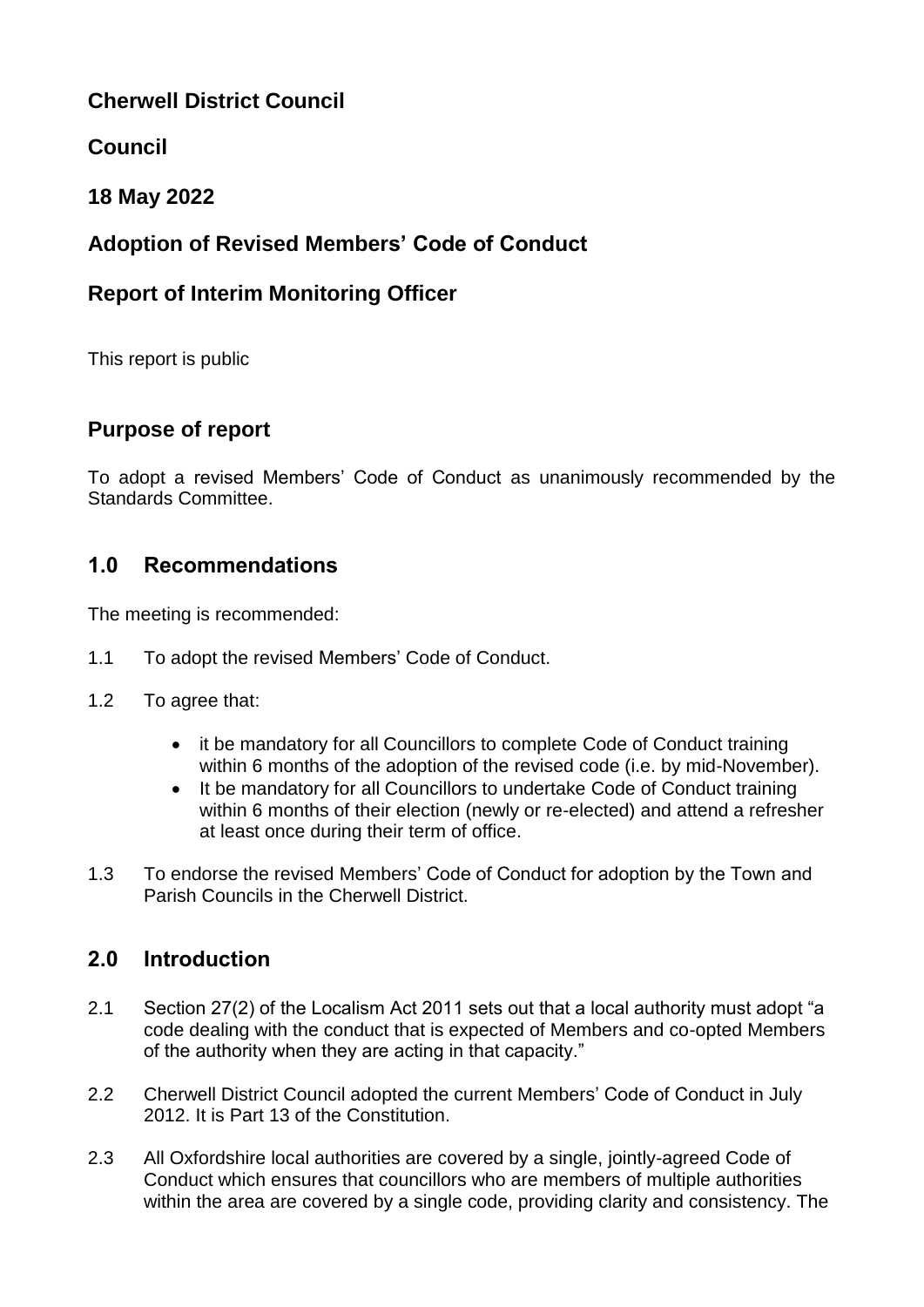same Members' Code of Conduct has been adopted by the majority of parish councils in the Cherwell district.

- 2.4 Following a review and consultation exercise, the Local Government Association (LGA) published a Model Member Code of Conduct in December 2020 which was updated in January and May 2021. The LGA issued accompanying guidance in July 2021.
- 2.5 The Oxfordshire principal authorities have worked collaboratively to consider whether to adopt the model code from the LGA, to keep the current Members' Code of Conduct or to adopt an amended Members' Code of Conduct. An amended Members' Code of Conduct is attached at Appendix 1 which will be considered by each of the Oxfordshire principal authorities for approval.
- 2.6 At Cherwell District Council, Council is "Responsible for adopting and changing the Constitution, the Council's Code of Conduct and Members' Allowance Scheme".
- 2.7 The Standards Committee has responsibility for "The making of recommendations to Council on the adoption, revision or replacement of a code of conduct for members and co-opted members". The Committee considered the proposed revised code at its 17 March 2022 meeting and unanimously agreed to recommend it to Council for adoption.

## **3.0 Report Details**

- 3.1 As set out in the introduction, Cherwell District Council adopted its current Members' Code of Conduct in July 2012. This Code is consistent across the Oxfordshire district councils, Oxford City Council and Oxfordshire County Council. It has also been adopted by the majority of parish councils in the Cherwell district.
- 3.2 In 2018 the Committee on Standards in Public Life undertook a review of local government ethical standards. The Committee on Standards in Public Life considered that robust standards arrangements are needed to safeguard local democracy, maintain high standards of conduct, and to protect ethical practice in local government. A consultation period ran from 29 January to 18 May 2018.
- 3.3 The terms of reference for the review were to:
	- i. examine the structures, processes and practices in local government in England for:
		- maintaining codes of conduct for local councillors
		- investigating alleged breaches fairly and with due process
		- enforcing codes and imposing sanctions for misconduct
		- declaring interests and managing conflicts of interest
		- whistleblowing
	- ii. assess whether the existing structures, processes and practices are conducive to high standards of conduct in local government
	- iii. make any recommendations for how they can be improved
	- iv. note any evidence of intimidation of councillors, and make recommendations for any measures that could be put in place to prevent and address such intimidation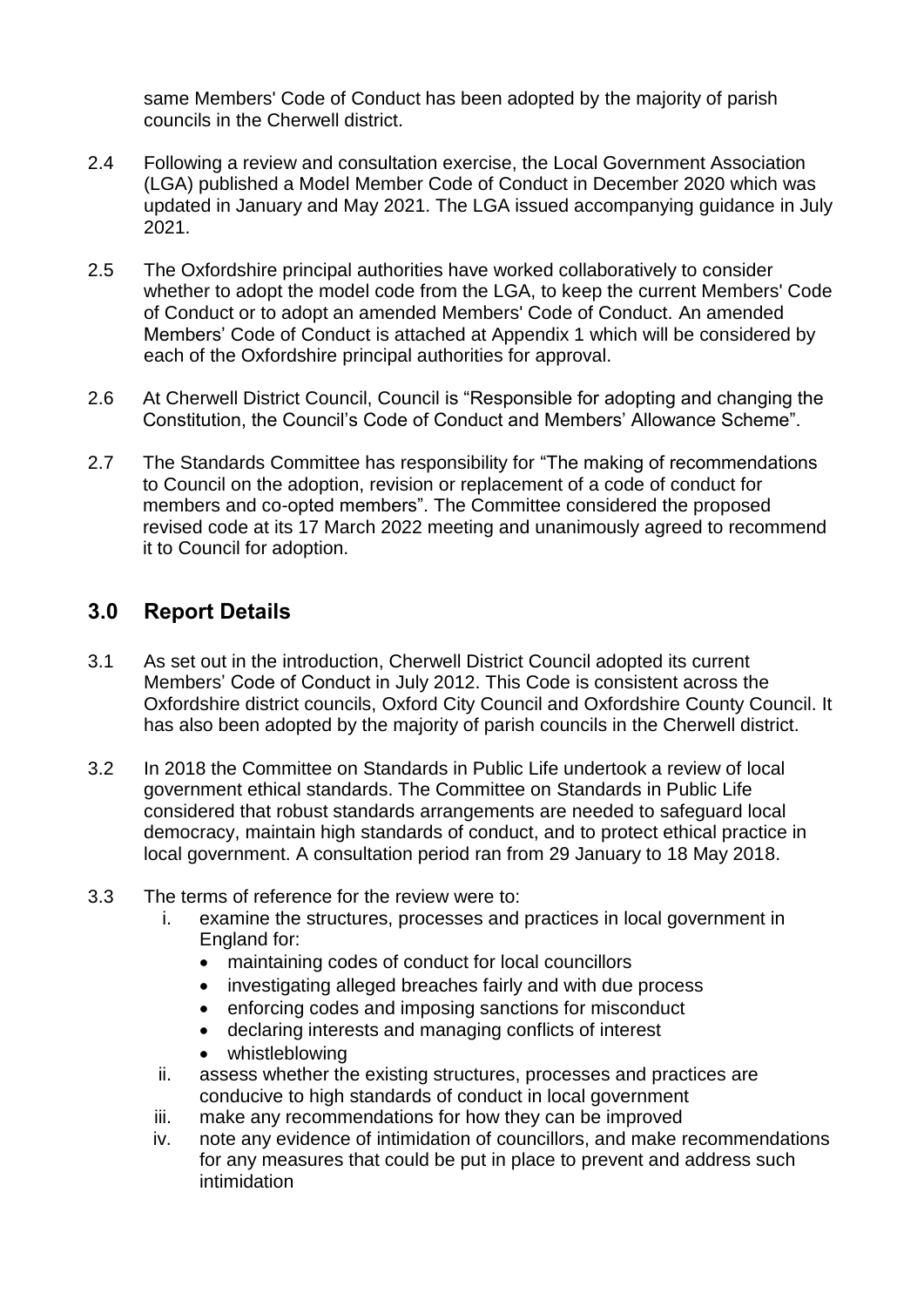- 3.4 The Committee on Standards in Public Life (CSPL) published the [Local](https://www.gov.uk/government/publications/local-government-ethical-standards-report)  [Government Ethical Standards report](https://www.gov.uk/government/publications/local-government-ethical-standards-report) on 30 January 2019. The Local Government Association (LGA) then released a draft Model Member Code of Conduct on 8 June 2020 and sought views on it.
- 3.5 The LGA published a [Model Member Code of Conduct i](https://www.local.gov.uk/publications/local-government-association-model-councillor-code-conduct-2020)n December 2020 which was updated in January and May 2021. The LGA issued some accompanying [guidance](https://www.local.gov.uk/publications/guidance-local-government-association-model-councillor-code-conduct) in July 2021.

### **LGA Model Code of Conduct**

3.6. The LGA Model Code is said to:

"have been designed to protect our democratic role, encourage good conduct, and safeguard the public's trust and confidence in the role of councillor in local government. While it sets out the minimum standards of behaviour expected, together with the guidance, it is designed to encourage councillors to model the high standards expected of councillors, to be mutually respectful even if they have personal or political differences, to provide a personal check and balance, and to set out the type of conduct that could lead to complaints being made of behaviour falling below the standards expected of councillors and in breach of the code. It is also to protect councillors, the public, local authority officers and the reputation of local government."

- 3.7 The LGA Model Code does not differ significantly in content from the local code already in operation in Oxfordshire, although some of the language used is different. The Oxfordshire Monitoring Officers have worked collaboratively to consider whether to adopt the model code from the LGA, to keep the current Members' Code of Conduct or to adopt an amended Members' Code of Conduct.
- 3.8 On behalf of the Districts City and County Councils, the Oxford City Head of Law & Governance drafted an amended Members' Code of Conduct which was reviewed and endorsed by all Oxfordshire Monitoring Officers to be considered by each Authority for approval.
- 3.9 The proposed draft is attached at Appendix 1. It is intended that all of the Oxfordshire Authorities adopt the Code for implementation from May 2022.

#### **Revised Members' Code of Conduct**

- 3.10 The revised Code sets out general principles of conduct expected of all Councillors as well as specific obligations in relation to standards of conduct. The fundamental aim of the revised Code is to create and maintain public confidence in the role of the Councillor and in Local Government.
- 3.11 The Code of Conduct will apply to each Councillor as soon as they sign the declaration of acceptance of the office of Councillor or attend their first meeting as a co-opted member and continues to apply until the role as a Councillor ceases.
- 3.12 The Code:
	- a) Applies to members acting in their capacity as a Councillor which may include when: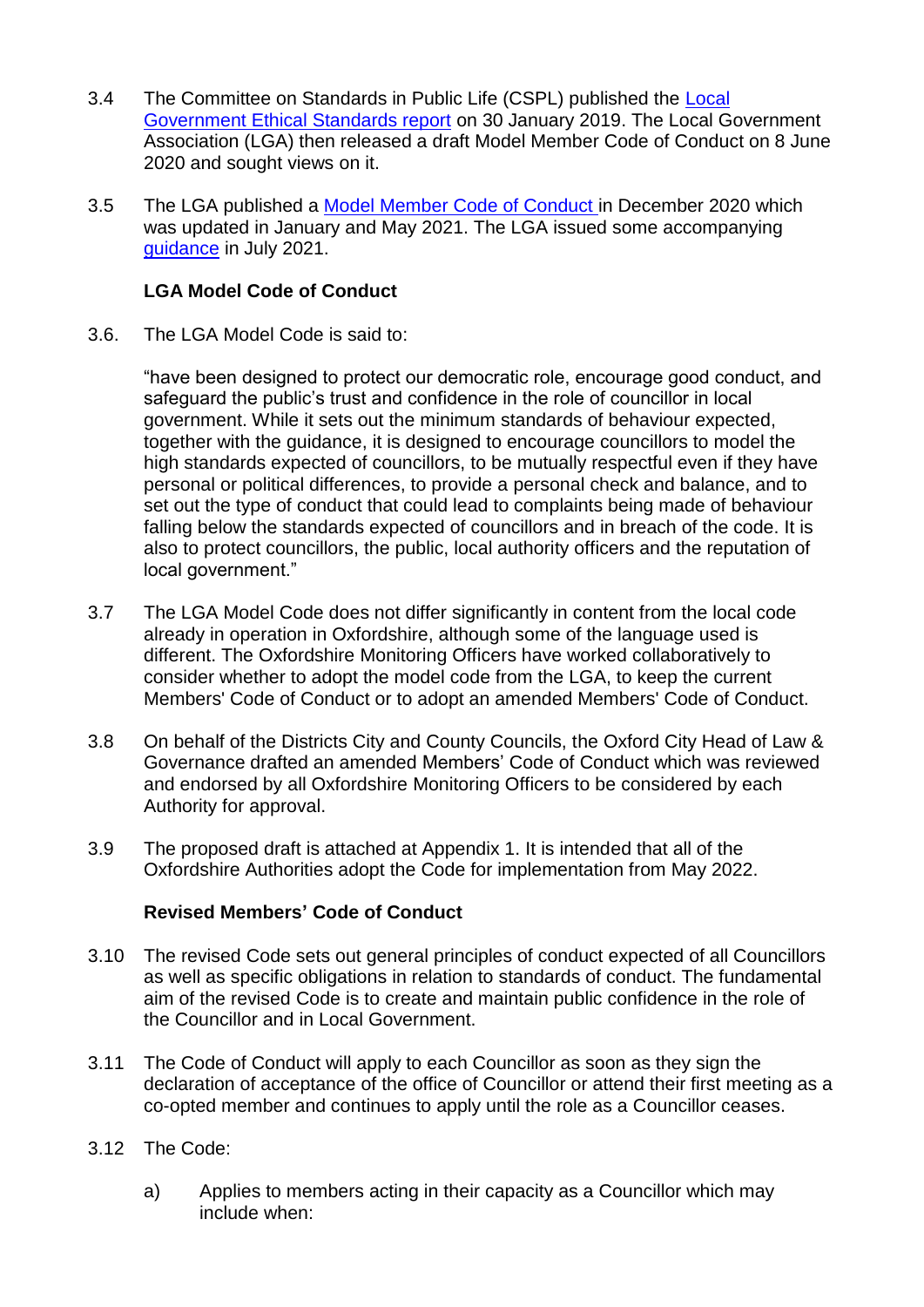- the position as a Councillor is misused; or when
- the impression is given to a reasonable member of the public with knowledge of all the facts that an individual is acting as a Councillor.

Member are expected to uphold high standards of conduct and show leadership at all times.

- b) Applies to all forms of communication and interaction, including at face-toface meetings, at online or telephone meetings, in written communication, in verbal communication, in non-verbal communication and in electronic and social media communication, posts, statements and comments;
- c) Includes the following standards/obligations, with guidance given for each obligation to help explain the reasons for the obligations and how they should be followed:
	- i. Respect A Councillor:
		- Shall treat everyone, including other Councillors and members of the public with respect and shall treat local authority employees, employees and representatives of partner organisations and those volunteering for the local authority with respect and respect the role they play.
		- Respect means politeness and courtesy in behaviour, speech, and in the written word.
	- ii. Bullying, Harassment and Discrimination A Councillor:
		- Shall not bully or harass any person and shall promote equalities and not discriminate against any person.
		- Bullying is described as offensive, intimidating, malicious or insulting behaviour, an abuse or misuse of power through means that undermine, humiliate, denigrate or injure the recipient. Bullying might be a regular pattern of behaviour or a one-off incident, happen faceto-face, on social media, in emails or phone calls, happen in the workplace or at work social events and may not always be obvious or noticed by others.
		- The Protection from Harassment Act 1997 defines harassment as conduct that causes alarm or distress or puts people in fear of violence and must involve such conduct on at least two occasions. It can include repeated attempts to impose unwanted communications and contact upon a person in a manner that could be expected to cause distress or fear in any reasonable person.
		- Discrimination is where someone is treated unfairly because of a protected characteristic. Protected characteristics are specific aspects of a person's identity defined by the Equality Act 2010. They are age, disability, gender reassignment, marriage and civil partnership, pregnancy and maternity, race, religion or belief, sex and sexual orientation.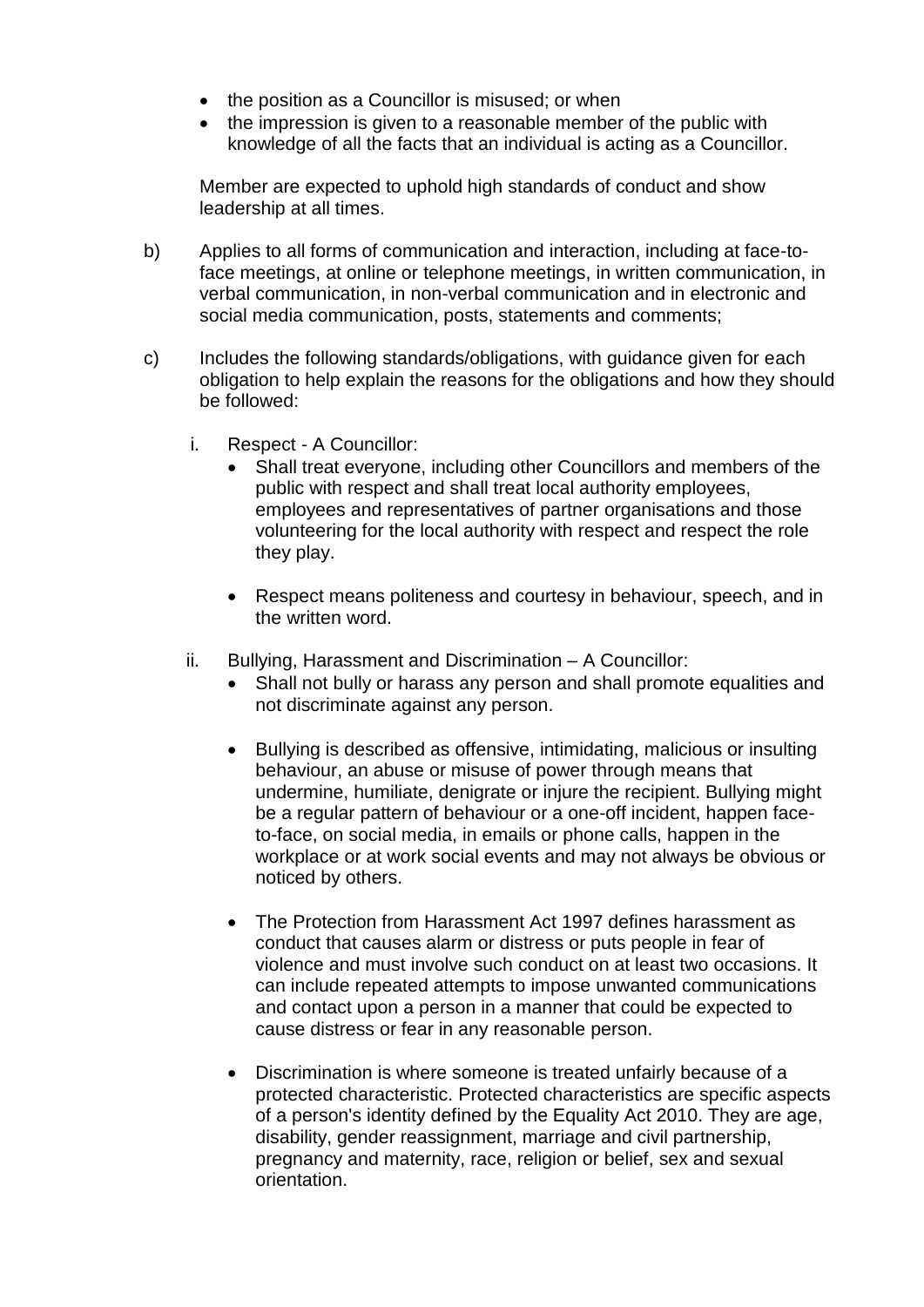- iii. Impartiality of Officers of the Council A Councillor:
	- Shall not compromise, or attempt to compromise, the impartiality of anyone who works for, or on behalf of, the local authority.
- iv. Confidentiality and access to information A Councillor:
	- Shall not disclose information either given to them in confidence by anyone or acquired by them which they believe, or ought reasonably to be aware, is of a confidential nature, unless:
		- $\circ$  they have received the consent of a person authorised to give it; or
		- o they are required by law to do so; or
		- $\circ$  the disclosure is made to a third party for the purpose of obtaining professional legal advice provided that the third party agrees not to disclose the information to any other person; or
		- $\circ$  the disclosure is reasonable and in the public interest; and also made in good faith and in compliance with the reasonable requirements of the local authority and consultation with the Monitoring Officer has taken place prior to its release.
	- Shall not improperly use knowledge gained solely as a result of their role as a Councillor for the advancement of themselves, their friends, family members, employer or business interests.
	- Shall not prevent anyone from getting information that they are entitled to by law.
	- When making decisions on behalf of, or as part of, the Council shall have due regard to any professional advice provided by the Council's Officers.
- v. Disrepute A Councillor:
	- Shall not bring their role or local authority into disrepute.
- vi. Use of position A Councillor:
	- Shall not use, or attempt to use, their position improperly to the advantage or disadvantage f anyone.
- vii. Local Authority Resources and Facilities A Councillor:
	- Shall not misuse council resources.
	- Shall, when using the resources of the local authority or authorising their use by others, act in accordance with the local authority's requirements; and ensure that such resources are not used for political purposes unless that use could reasonably be regarded as likely to facilitate, or be conducive to, the discharge of the functions of the local authority or of the office to which they have been elected or appointed.
- viii. Compliance with the Code of Conduct A Councillor:
	- Shall undertake Code of Conduct training as required by the local authority.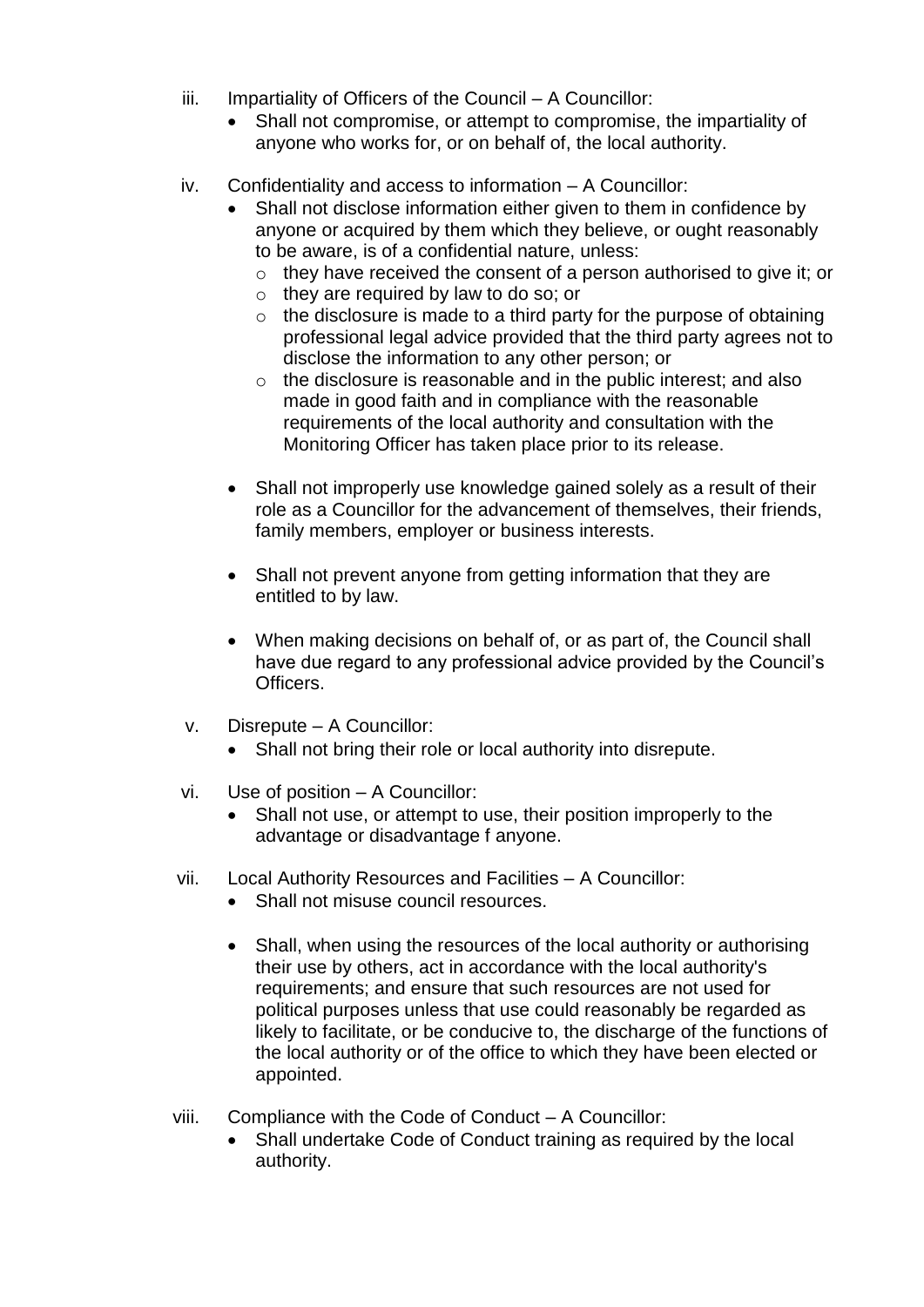- Shall cooperate with any Code of Conduct assessment, investigation, hearing and/or determination.
- Shall not intimidate or attempt to intimidate any person who is likely to be involved with the administration of any investigation or proceedings.
- Shall comply with any sanction imposed on them following a finding that they have breached the Code of Conduct.
- ix. Gifts and Hospitality A Councillor:
	- Shall not accept gifts or hospitality, irrespective of estimated value, which could give rise to real or substantive personal gain or a reasonable suspicion of influence to show favour from persons seeking to acquire, develop or do business with the local authority or from persons who may apply to the local authority for any permission, licence or other significant advantage.
	- Shall register with the Monitoring Officer any gift or hospitality with an estimated value of at least £50 within 28 days of its receipt.
	- Shall register with the Monitoring Officer any significant gift or hospitality that they have been offered but have refused to accept.
- d) Sets out the obligations for councillors in relation to the registration / declaration of interests including Disclosable Pecuniary Interests (DPI) and other registrable interests.

It also contains guidance on the steps that must be taken if a councillor has an interest in a matter that is under consideration by the Council, including when it relates to a non-registrable interest.

Where a matter arises at a meeting which directly relates to a Councillor's financial interest or wellbeing (and does not fall within the definition of disclosable pecuniary interests), or the financial interest or wellbeing of a relative or close associate, it is a non-registrable interest

#### **Code of Conduct Training**

- 3.13 As set out at "viii" above, Councillors should undertake Code of Conduct training as required by their authority.
- 3.14 At CDC, Code of Conduct training forms part of the Member Induction programme each year, however, there has been no requirement for Members to attend Code of Conduct training.
- 3.15 Having regard to the importance of the Code, the Standards Committee unanimously resolved to recommend Council agree to make Code of Conduct training mandatory for all Councillors:
	- All Councillors to undertake training within 6 months of the adoption of the revised Code of Conduct, i.e. by 18 November 2022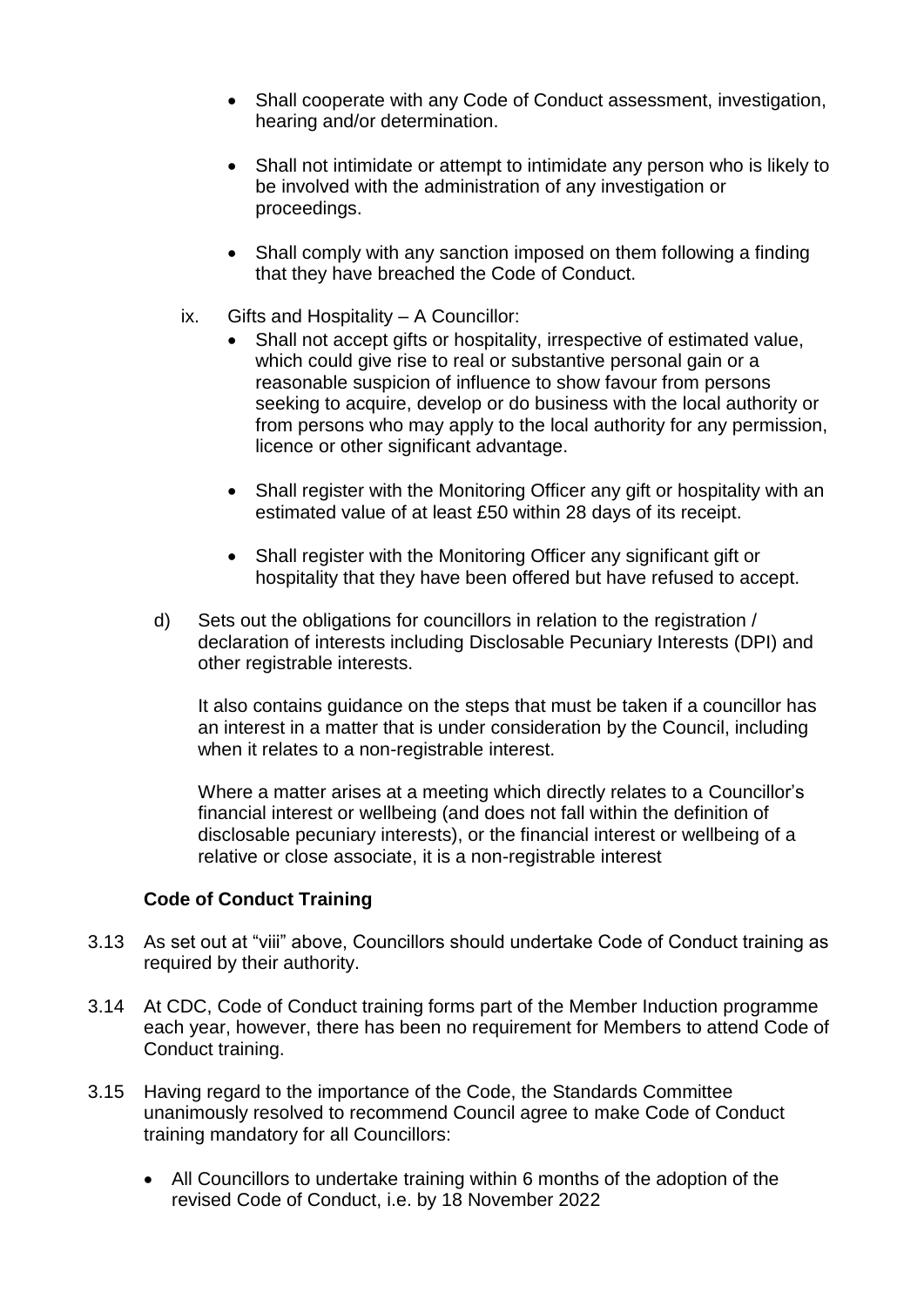- All Councillors (newly or re-elected) to undertake Code of Conduct training within 6 months of their election and to undertake a refresher at least once during their term of office
- 3.16 To ensure that Code of Conduct training is as accessible as possible to fulfil the proposed mandatory requirement, multiple sessions will be offered for Members to attend one convenient to them.

### **Code of Conduct and Town/Parish Councils**

- 3.17 The Monitoring Officers for all principal authorities in Oxfordshire have been keen to ensure as far as is possible that the revised Code of Conduct applies to Councillors at all three tiers of local authority in the County (County, District and Town/Parish) both in the interests of general consistency but also to assist those many members who are twin and in some cases triple hatted.
- 3.18 Whilst it is for each Town and Parish Council to adopt its own Code of Conduct, the majority have adopted the same current Code of Conduct as adopted by CDC.
- 3.19 To continue this consistency, it is recommended for Council to endorse the Members' Code of Conduct for adoption by the Town and Parish Councils in the Cherwell District. Subject to the agreement of Full Council, the Monitoring Officer would liaise with Town and Parish Clerks regarding the adoption of the revised Code.

### **4.0 Conclusion and Reasons for Recommendations**

4.1 The recommendation from the Standards Committee to Council to adopt the revised Code of Conduct will support Councillors in maintaining high standards of conduct and provide consistency with all Oxfordshire principal authorities.

### **5.0 Consultation**

None in relation to the preparation of this report.

### **6.0 Alternative Options and Reasons for Rejection**

6.1 The following alternative options have been identified and rejected for the reasons as set out below.

Option 1: Not to adopt the revised Members' Code of Conduct. This is not recommended as it would result in a different Code applying in Cherwell District to the other Oxfordshire principal authorities.

Option 2: To adopt an amended version of the revised Members' Code of Conduct to Council for adoption. This is not recommended as the Oxfordshire Monitoring Officers have worked collaboratively on the proposed Draft Code of Conduct to retain a consistent Code of Conduct across the Oxfordshire principal authorities. It has been considered and recommended for adoption by the Council's Standards Committee.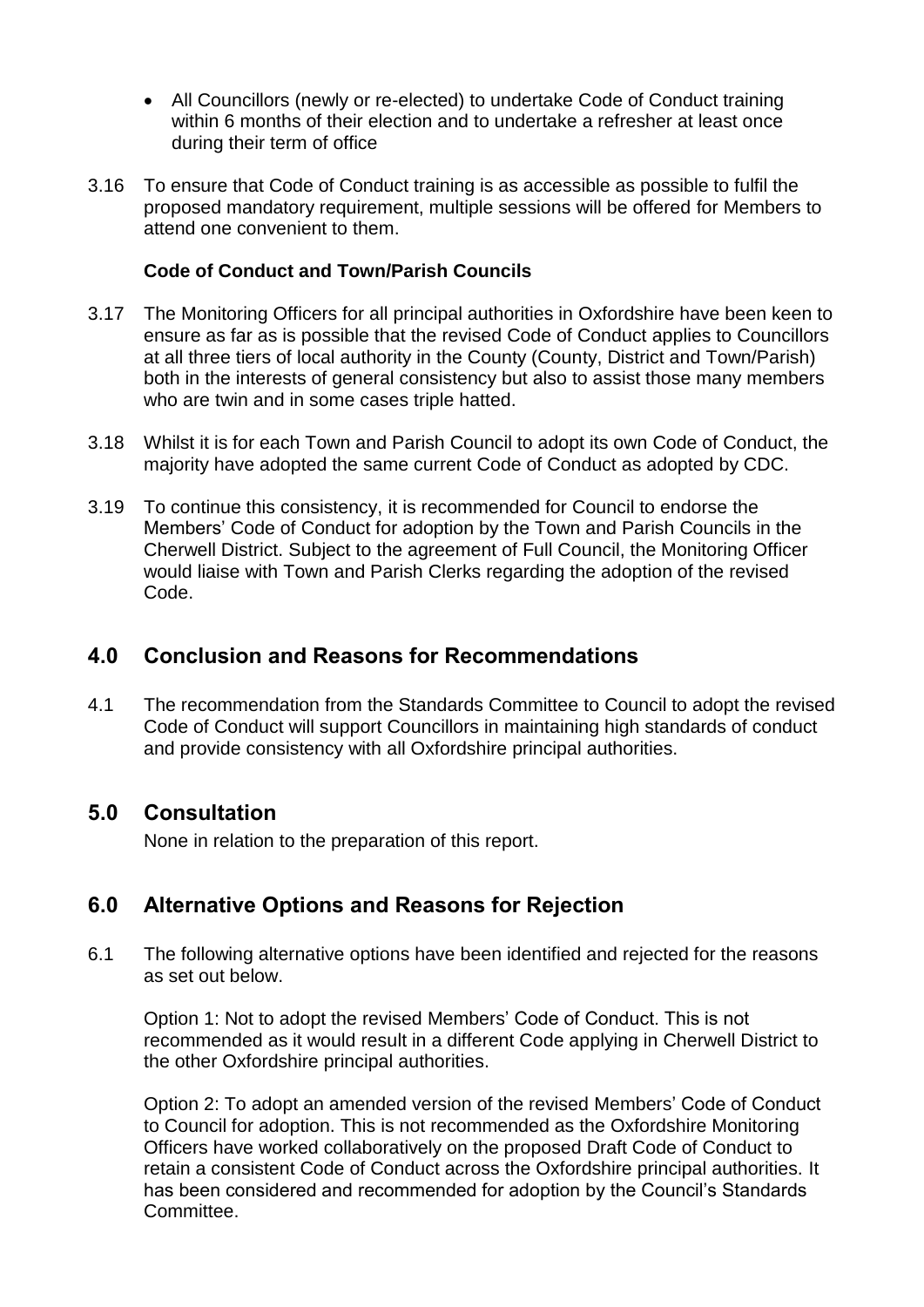## **7.0 Implications**

### **Financial and Resource Implications**

7.1 There are no financial implications arising directly from this report.

Comments checked by: Michael Furness, Assistant Director of Finance & Section 151 Officer, 01295 221845, [Michael.Furness@cherwell-dc.gov.uk](mailto:Michael.Furness@cherwell-dc.gov.uk)

#### **Legal Implications**

- 7.2 Under the Localism Act 2011, each local authority has a duty to adopt a Code of Conduct dealing with the conduct that is expected of members and co-opted members, when they are acting in that capacity.
- 7.3 The code must be consistent with the Nolan principles of selflessness, integrity, objectivity, accountability, openness, honesty and leadership. Councils must also ensure that their codes include appropriate provisions about declaring pecuniary and other interests.
- 7.4 There is no national prescribed version of a code in England and no obligation to adopt a particular model. The LGA Model Code is suggested national good practice, and Councils can adopt this revised code, or adopt their own local code.
- 7.5 As set out in the body of this report, the Monitoring Officers across Oxfordshire have worked together to review the LGA Model Code and have suggested some changes to the format and style, with the aim of producing a Code that could be adopted on a county-wide basis.

Comments checked by: Shahin Ismail, Interim Assistant Director Law, Governance & Democratic Services & Monitoring Officer, [shahin.ismail@cherwell-dc.gov.uk](mailto:shahin.ismail@cherwell-dc.gov.uk)

#### **Risk Implications**

7.3 Without effective standards arrangements in place there is a risk to the council's reputation and the preferred recommendation outlined in the report mitigates reputational and legal risks.

Comments checked by: Celia Prado-Teeling, Interim Assistant Director Customer Focus, 01295 221556, [Celia.prado-teeling@cherwell-dc.gov.uk](mailto:Celia.prado-teeling@cherwell-dc.gov.uk) 

#### **Equalities and Inclusion Implications**

7.4 The Code of Conduct addresses discrimination and inequality and will see a commitment from Councillors not to discriminate against any person or community and act as advocates in promoting equality. This is in line with the Council's commitment to Equality, Diversity and Inclusion and it's Including Everyone framework.